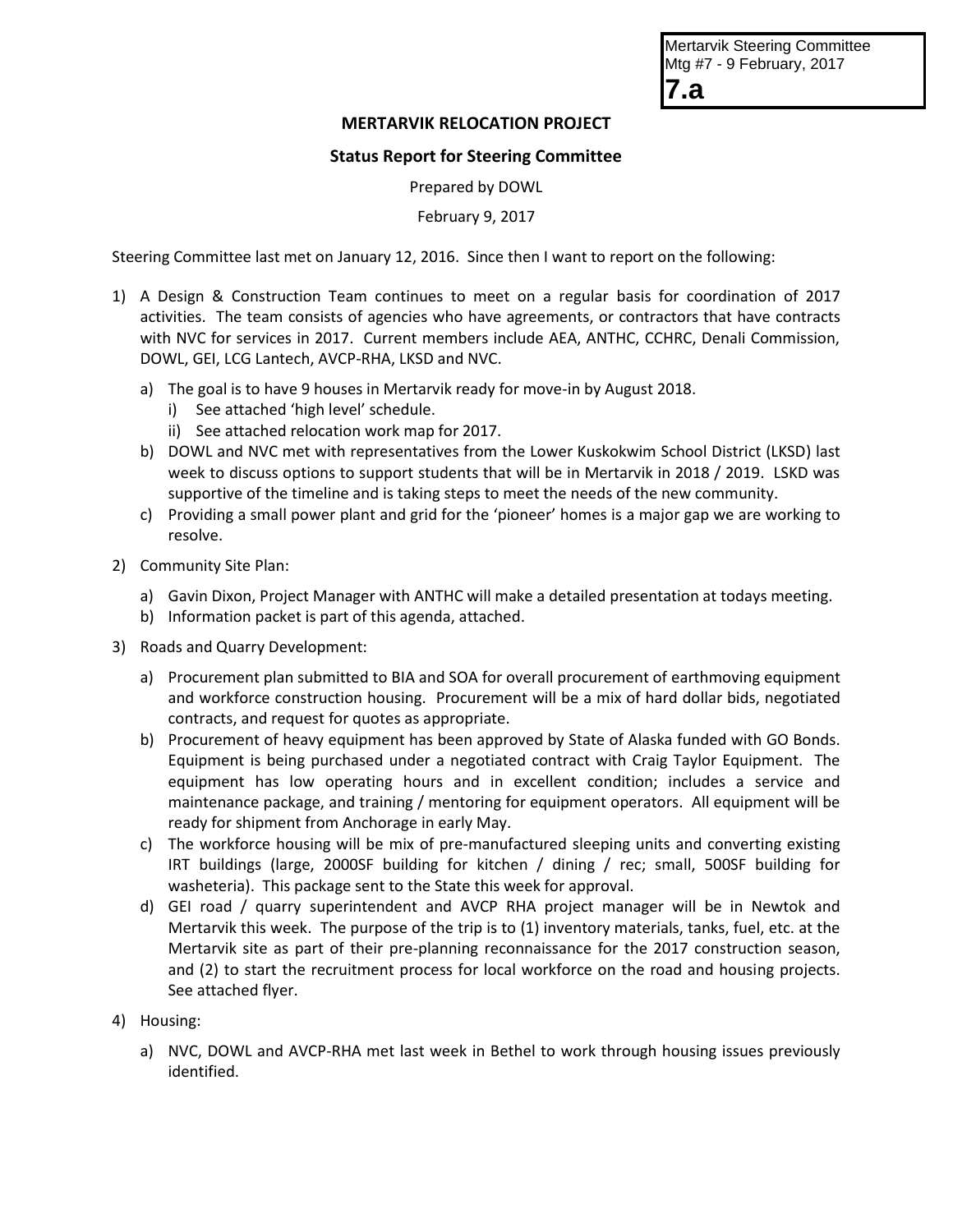- b) AVCP-RHA has agreed in 2017 to construct 4 houses, shell and weather-tight, using Title VI and HUD IT funds. Completion of the house interiors will be mid-summer 2018. AVCP-RHA is commended for worked closely with the community and finding a means to allow the 'split season' construction that will allow a fall 2018 resident move-in.
- c) Goldstream Engineering (GEI) has committed to having house pads ready by 7/31/2017. GEI will assist AVCP-RHA with necessary geo-tech work associated with the pads.
- d) FEMA application submitted to the State on 2/1/2017. While we have not heard back from the State on the application, the opportunity to leverage FEMA funds is very real if timing is favorable to the community. See attached.
- e) BIA has requested that the housing group start to develop a long term finance strategy focusing on leveraging housing funds with the existing funds (BIA HIP, AVCP-title IV, HUD IT, and BIA-Federal Aid Training). DOWL and NVC have reached out to Carol Gore with CIHA, and Mark Charlie with AVCP-RHA asking them to help with this effort. Question here is what DOWL's role in this effort is?
- f) NVC submitted a request to the State of Alaska for  $\sim$ \$1.5 million for housing. NVC has not heard back from the State on this request.
- 5) Mertarvik Evacuation Center (MEC)
	- a) NVC, Denali Commission and DOWL met with the USACE on 1/26/2017 to discuss status of the 221 Report and 116 Project Agreement. The results of the meeting were disappointing at best. The 221 Report is still waiting for Anchorage District approval before being sent to Pacific Ocean Division and then HQ. Approval of the 221 will allow the 116 agreement to be signed. It looks like this is 9 – 12 months off. In addition, we learned the Corps does not have funds that can be provided for paying for a portion of the MEC project.
	- b) NVC and ANTHC have executed a MOA to allow use of the term A/E. We have provided necessary documents to the State and requested an advance for design funds to transfer to ANTHC to initiate the delivery order for the design work. We believe start of the design is imminent.
	- c) DOWL will begin preparation of bid documents for MEC construction. Schedule is to put the project out for public bid within the next  $3 - 4$  months for the shell only with and additive alternate for MEP work. Award will be contingent upon available funding, which currently is SOA grant 12-DC-550 (\$1.464M).
- 6) Financial
	- a) DOWL continues to revise budgets for the relocation project as new information is provided.
	- b) Quik Pro Accounting (QPA) is under contract to provide financial services to NVC. They are working on getting the NVC 'QuickBooks' in a condition to be used for project accounting. QPA will visit Newtok the end of this month to begin working with the tribe finance staff.
	- c) DOWL and QPA are updating the financial procedures and will work over the next month to finalize them and begin training the NVC staff on implementing the procedures.
	- d) QPA will develop a list of equipment and system needs in the next week. DOWL and QPA will procure the needs and get NVC set up so they can start to operate and manage the financial systems and relocation project as expected.
	- e) NVC continues to work towards a payment solution for work performed by CCHRC in 2016. DOWL was assisting with possible use of BIA grant funds, but NVC and their attorney have developed an alternate funding mechanism.
	- f) NVC has received extensions of all its grants and GO Bond funds from the State of Alaska.